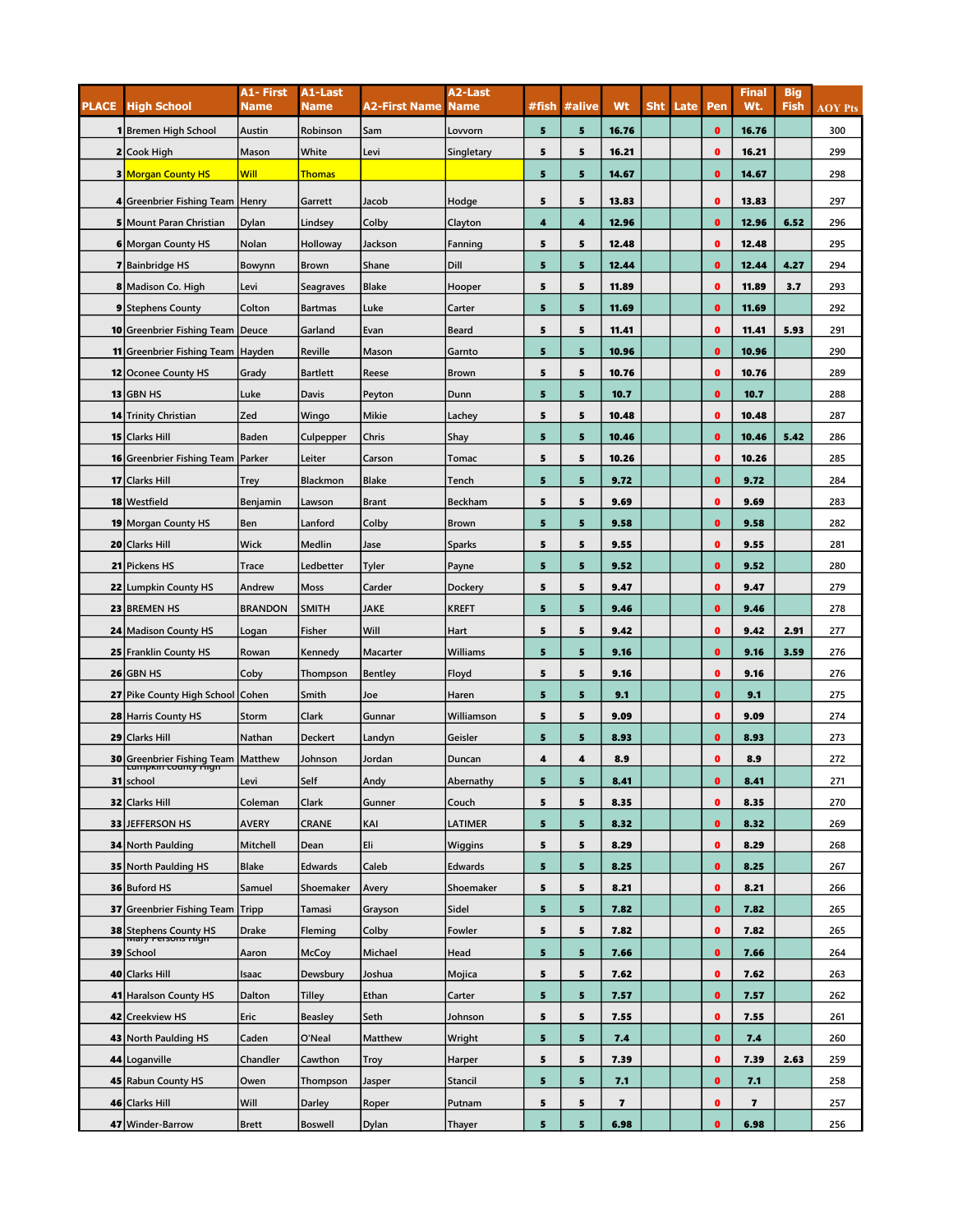|    | 48 East Paulding                                        | <b>Nikalas</b>    | Shaw            | Mason                    | <b>Tarpley</b> | 5                       | 5                       | 6.98         |  | $\bullet$              | 6.98         |              | 256        |
|----|---------------------------------------------------------|-------------------|-----------------|--------------------------|----------------|-------------------------|-------------------------|--------------|--|------------------------|--------------|--------------|------------|
|    | 49 Mary Persons HS                                      | Drew              | Grant           | Dawson                   | <b>Niblett</b> | 3                       | $\overline{\mathbf{3}}$ | 6.95         |  | $\bullet$              | 6.95         |              | 255        |
|    | <b>50 Morgan County HS</b>                              | Caden             | Nation          | Josh                     | Edenfield      | 5                       | 5                       | 6.64         |  | $\bullet$              | 6.64         |              | 254        |
|    | <b>51 Harris County HS</b>                              | Levi              | <b>Bolton</b>   | Pierce                   | Smith          | 5                       | 5                       | 6.55         |  | $\bullet$              | 6.55         |              | 253        |
|    | 52 Morgan County HS                                     | Jason             | Dixon           | Justice                  | Lewis          | 3                       | 3                       | 6.51         |  | $\bullet$              | 6.51         |              | 252        |
|    | <b>53 North Paulding HS</b>                             | <b>Delbert</b>    | Wilson          | Hayden                   | Whittemore     | 5                       | 5                       | 6.25         |  | $\bullet$              | 6.25         |              | 251        |
|    | 54 Greenbrier Fishing Team   Logan                      |                   | Dixon           | Walker                   | Cely           | 5                       | 5                       | 6.01         |  | $\bullet$              | 6.01         |              | 250        |
|    | <b>55</b> Banks County                                  | Kasey             | Lowe            | Zak                      | McClellon      | 5                       | 5                       | 5.83         |  | $\bullet$              | 5.83         |              | 249        |
|    | 56 AmBASSadors                                          | Garrett           | Cromer          | Levi                     | Garner         | 4                       | 4                       | 5.36         |  | $\bullet$              | 5.36         |              | 248        |
|    | 57 Clarks Hill                                          | Sydney            | <b>Metts</b>    | <b>Bryce</b>             | <b>Bentley</b> | 5                       | 5                       | 5.25         |  | $\bullet$              | 5.25         |              | 247        |
|    | <b>58 Pickens High School</b>                           | Wyatt             | <b>Richards</b> | Colby                    | Goforth        | 3                       | 3                       | 5.19         |  | $\bullet$              | 5.19         |              | 246        |
|    | <b>59 Alexander High School</b>                         | Justin            | Slocombe        | Austin                   | Verner         | 3                       | $\overline{\mathbf{3}}$ | 4.7          |  | $\bullet$              | 4.7          |              | 245        |
|    | 60 Oconee County High                                   | Sauel             | Davis           | Jackson                  | Dew            | 3                       | 3                       | 4.54         |  | $\bullet$              | 4.54         |              | 244        |
|    | <b>61</b> Lee County HS                                 | Hunter            | Rudd            | Seth                     | Walls          | 5                       | 5                       | 4.42         |  | $\bullet$              | 4.42         |              | 243        |
|    | 62 Miller County HS                                     | <b>Brody</b>      | Kelly           | Cooper                   | Williams       | 3                       | 3                       | 4.32         |  | $\bullet$              | 4.32         |              | 242        |
|    | 63 Harris County HS                                     | Camden            | Harmon          | Landon                   | Wright         | 3                       | 3                       | 4.19         |  | $\bullet$              | 4.19         |              | 241        |
|    | <b>64</b> Lee County HS                                 | <b>Brady</b>      | Winborne        | Matthew                  | English        | 4                       | 4                       | 4.12         |  | $\bullet$              | 4.12         |              | 240        |
|    | 65 Eastside Highschool                                  | James             | Campbell        | Griffin                  | Lane           | $\overline{\mathbf{3}}$ | 3                       | 3.94         |  | $\bullet$              | 3.94         |              | 239        |
|    | 66 Trinity Christian                                    | Jayce             | <b>Blalock</b>  | Jake                     | Campbell       | 4                       | 4                       | 3.93         |  | $\bullet$              | 3.93         |              | 238        |
| 67 | <b>Eastside High School</b>                             | Wyatt             | <b>Baker</b>    | Sawyer                   | Mitchell       | 3                       | 3                       | 3.79         |  | $\bullet$              | 3.79         |              | 237        |
|    | 68 Bremen High School                                   | John              | <b>Bohannon</b> | Harrison                 | Hembree        | 2                       | $\overline{2}$          | 3.65         |  | $\bullet$              | 3.65         |              | 236        |
|    | 69 Mary Persons HS                                      | Payton            | La              | Kaleb                    | Landry         | 3                       | $\overline{\mathbf{3}}$ | 3.51         |  | $\bullet$              | 3.51         |              | 235        |
|    | <b>70 Harris County HS</b>                              | Luke              | LaFortune       | Reese                    | Bowden         | 3                       | 3                       | 3.28         |  | $\bullet$              | 3.28         |              | 234        |
|    | 71 Bainbridge HS                                        | Tyler             | Godwin          | Caden                    | Godwin         | $\overline{\mathbf{z}}$ | $\overline{2}$          | 3.23         |  | $\bullet$              | 3.23         |              | 233        |
|    | <b>72 Mary Persons HS</b>                               | <b>Mary Alice</b> | Marks           | Steven                   | Gibbs          | 2                       | $\overline{2}$          | 3.17         |  | $\bullet$              | 3.17         |              | 232        |
|    | <b>73 East Paulding</b>                                 | Caysen            | <b>Baggett</b>  | <b>Tyler</b>             | <b>Besze</b>   | 2                       | $\overline{2}$          | 3.14         |  | $\bullet$              | 3.14         |              | 231        |
|    | <b>74 Harris County</b>                                 | <b>Brandon</b>    | <b>Oliver</b>   |                          |                | 3                       | 3                       | 3.01         |  | $\bullet$              | 3.01         |              | 230        |
|    | 75 Lee County HS                                        | Matthew           | Land            | Cole                     | Frisbee        | 1                       | $\mathbf{1}$            | 2.8          |  | $\bullet$              | 2.8          | 2.8          | 229        |
|    | 76 East Paulding                                        | Carson            | <b>Baggett</b>  | Ayden                    | Slick          | 2                       | $\overline{2}$          | 2.69         |  | $\bullet$              | 2.69         |              | 228        |
|    | 77 Trinity Christian                                    | Carter            | Jones           | Cody                     | Fischer        | 2                       | $\overline{2}$          | 2.42         |  | $\bullet$              | 2.42         |              | 227        |
|    | <b>78 Greenbrier Fishing Team Lucas</b>                 |                   | Johnson         | <b>Bryant</b>            | Hodge          | 2                       | $\overline{2}$          | 2,4          |  | $\bullet$              | 2.4          |              | 226        |
|    | 79 Tallulah Falls                                       | Haygen            | James           | Koen                     | Eller          | 1                       | 1                       | 1.98         |  | $\bullet$              | 1.98         | 1.98         | 225        |
|    | 80 North Paulding HS                                    | Owen              | Garbade         | Jackson                  | Keadle         | 1                       | 1                       | 1.8          |  | $\bullet$              | 1.8          | 1.8          | 224        |
|    | 81 Trinity Christian<br><del>setting controller</del>   | Max               | Gosdin          | Wyatt                    | Wood           | $\overline{\mathbf{z}}$ | $\mathbf{z}$            | 1.78         |  | $\bullet$              | 1.78         |              | 223        |
| 82 | Academy<br>west deorgia                                 | <b>Memphis</b>    | <b>Brock</b>    | <b>Miles</b>             | Jernigan       | 1                       | 1                       | 1.68         |  | $\bullet$              | 1.68         | 1.68         | 222        |
| 83 | AmBASSadors                                             | Sean              | Lawson          | <b>Brooks</b>            | Lawson         | 1                       | 1                       | 1.54         |  | $\bullet$              | 1.54         | 1.54         | 221        |
|    | 84 Lee County HS                                        | <b>Tripp</b>      | Williams        | Tanner                   | Rojek          | 1                       | 1                       | 1.37         |  | $\bullet$              | 1.37         | 1.37         | 220        |
| 85 | <b>Central HS</b>                                       | <b>Cooper</b>     | Lee             |                          |                | 1                       | $\mathbf{1}$            | 1.22         |  | $\bullet$              | 1.22         |              | 219        |
| 86 | Lee County HS<br><del>Detmenent Courstian</del>         | <b>Thomas</b>     | Hoey III        | Cole                     | Hardison       | 1                       | 1                       | 1.17         |  | $\bullet$              | 1.17         | 1.17         | 218        |
| 87 | Academy                                                 | Ansley            | Hendon          | Carrigan                 | Haney          | 1                       | 1                       | 0.99         |  | $\bullet$              | 0.99         | 0.99         | 217        |
|    | 88 Lee County HS                                        | Nikki             | Jones           | <b>Stewart</b><br>Dalton | Mixon          | 1<br>1                  | 1<br>1                  | 0.99         |  | $\bullet$<br>$\bullet$ | 0.99         | 0.99         | 217        |
|    | 89 Harris County HS<br>90 Greenbrier Fishing Team Tyler | Josh              | Gross<br>Wilson |                          | Rogers         | 1                       | 1                       | 0.95<br>0.95 |  | $\bullet$              | 0.95<br>0.95 | 0.95<br>0.95 | 216<br>216 |
|    | 91 North Paulding HS                                    | <b>Thomas</b>     | <b>Williams</b> | Ryan                     | Krueger        | 1                       | 1                       | 0.91         |  | $\bullet$              | 0.91         | 0.91         | 215        |
|    | 92 Pickens HS                                           | Ashton            | Smith           | James                    | Lubke          | 1                       | 1                       | 0.89         |  | $\bullet$              | 0.89         | 0.89         | 214        |
|    | 93 Harris County HS                                     | Gavin             | <b>Mardis</b>   | Cameron                  | Smith          | $\bullet$               | $\bullet$               | $\bullet$    |  | $\bullet$              | $\bf{0}$     |              | 164        |
|    |                                                         | Jackson           | Cummings        | Evan                     | Brown          | $\mathbf 0$             | $\bf o$                 | $\bullet$    |  | $\bullet$              | 0            |              | 164        |
|    | 94 Harris county HS<br>95 School                        | Holden            | McClung         | Robert                   | Wade           | $\bullet$               | $\bullet$               | $\bullet$    |  | $\bullet$              | $\bullet$    |              | 164        |
|    | 96 Eastside HS                                          | wyatt             | almand          | carter                   | galloway       | $\mathbf 0$             | $\pmb{0}$               | 0            |  | $\bullet$              | $\pmb{0}$    |              | 164        |
|    |                                                         |                   |                 |                          |                |                         |                         |              |  |                        |              |              |            |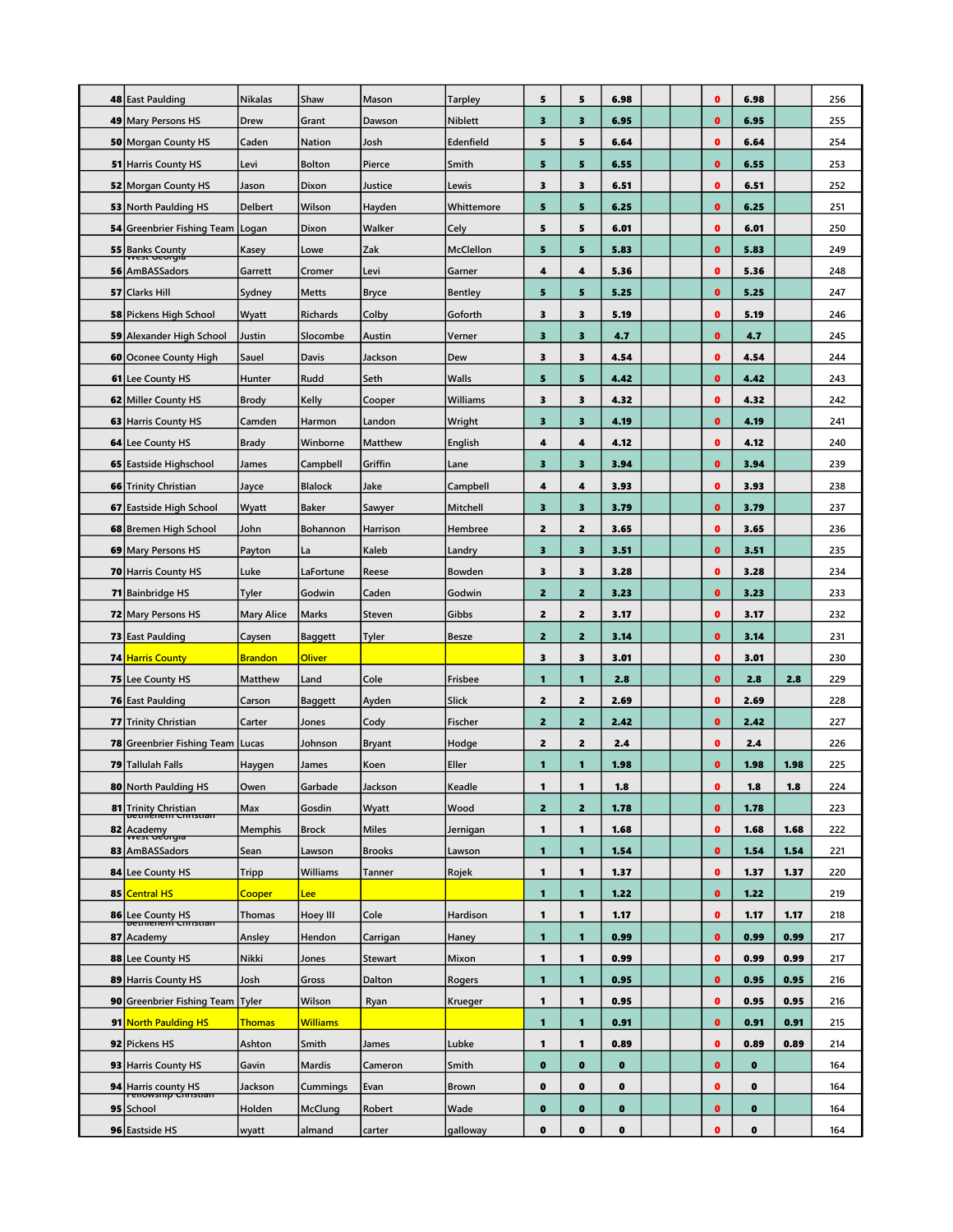| 97           | Jefferson HS                                                          | Cole                      | Griggs                       | Camden                   | Gunter                   | $\bf o$                      | $\bullet$                               | $\bf o$      |            |      | 0                      | $\bf o$      |                    | 164            |
|--------------|-----------------------------------------------------------------------|---------------------------|------------------------------|--------------------------|--------------------------|------------------------------|-----------------------------------------|--------------|------------|------|------------------------|--------------|--------------------|----------------|
|              | nount raian Cimstial                                                  |                           |                              |                          |                          |                              |                                         |              |            |      |                        |              |                    |                |
| 98           | School                                                                | Matthew                   | Cox                          | Paulmer                  | Heath                    | $\mathbf 0$                  | $\bullet$                               | $\bf o$      |            |      | 0                      | $\mathbf 0$  |                    | 164            |
| 99           | Lee County HS<br>Cranke Central High                                  | Sarah                     | Land                         | Kaden                    | Sifford                  | $\bf{0}$                     | $\mathbf 0$                             | $\bf o$      |            |      | $\bullet$              | $\bf o$      |                    | 164            |
| 100          | School                                                                | Luke                      | Garofalo                     | Jude                     | Greco                    | 0                            | $\mathbf 0$                             | $\bf o$      |            |      | 0                      | 0            |                    | 164            |
| 101          | Flowery Branch High<br><del>hearu County myn</del>                    | Bo                        | Tison                        | Sheldon                  | Caudle                   | $\bf{0}$                     | $\bullet$                               | $\bf o$      |            |      | $\bf o$                | $\bf{0}$     |                    | 164            |
| 102          | School                                                                | William                   | Parks                        | David                    | Chandler                 | $\bf{0}$                     | $\mathbf 0$                             | $\bf o$      |            |      | o                      | 0            |                    | 164            |
| 103          | <b>Brookstone School</b>                                              | jack                      | Douglas                      | <b>Brooks</b>            | Rice                     | $\bf{0}$                     | $\mathbf 0$                             | $\bf o$      |            |      | 0                      | $\bullet$    |                    | 164            |
| 104          | <b>Haralson County HS</b>                                             | Matthew                   | Poss                         | Jaeden                   | Alexander                | 0                            | $\mathbf 0$                             | $\bf o$      |            |      | Ω                      | 0            |                    | 0              |
| 105          | <b>Winder Barrow HS</b>                                               | Trey                      | Garrett                      | <b>Brooks</b>            | House                    | $\bf o$                      | $\mathbf 0$                             | $\bf o$      |            |      | 0                      | $\bf{0}$     |                    | 164            |
|              | <b>106 Trinity Christian</b>                                          | Andrew                    | Hobgood                      | Landon                   | McInvale                 | 0                            | $\mathbf 0$                             | $\bf o$      |            |      | Ω                      | $\bf o$      |                    | 164            |
| 107          | Newnan HS                                                             | Tayson                    | Harrison                     | Cade                     | Johnston                 | $\bf{0}$                     | $\mathbf 0$                             | $\bf o$      |            |      | 0                      | $\bullet$    |                    | 164            |
|              | 108 Jefferson HS                                                      | Kaleb                     | <b>DeLisle</b>               | JianCarlos               | Acevedo                  | $\bf{0}$                     | $\bf o$                                 | $\bf{0}$     |            |      | 0                      | $\bullet$    |                    | 164            |
| 109          | <del>riowery prancii myn</del><br>School                              | Pete                      | Tison                        | Cole                     | Klukaszewski             | $\bullet$                    | $\bullet$                               | $\bf{0}$     |            |      | 0                      | $\bf{0}$     |                    | 164            |
| 110          | Trinity Christian                                                     | Matthew                   | Wells                        | Reese                    | Earl                     | $\mathbf 0$                  | $\bullet$                               | $\bf o$      |            |      | 0                      | $\mathbf 0$  |                    | 164            |
|              | 111 Clarks Hill                                                       | Fisher                    | Faulkner                     | Justin                   | Frazee                   | $\bf{0}$                     | $\mathbf 0$                             | $\bf o$      |            |      | $\bullet$              | $\bf o$      |                    | 164            |
|              | <del>soutnwest deorgia</del><br>112 Academy                           | Olin                      | Thompson                     | TJ                       | Greene                   | 0                            | $\bullet$                               | 0            |            |      | 0                      | 0            |                    | 164            |
|              | 113 Bremen High School                                                | Molly Kate                | Cordial                      | Cailey                   | Allen                    | $\bullet$                    | $\bullet$                               | $\bf o$      |            |      | 0                      | $\mathbf 0$  |                    | 164            |
| 114          | momas county central<br>нs                                            | Jace                      | Wilson                       | Colbey                   | Croft                    | $\bf o$                      | $\mathbf 0$                             | $\bf o$      |            |      | 0                      | 0            |                    | 164            |
|              | <del>petmenem Christian</del><br>115 Academy                          | Weston                    | Haney                        | Nolan                    | Haney                    | $\mathbf 0$                  | $\bullet$                               | $\bf o$      |            |      | 0                      | $\bf{0}$     |                    | 164            |
|              | <b>116 Brookstone School</b>                                          | Miller                    | Stahl                        | Will                     | Giglio                   | 0                            | $\mathbf 0$                             | $\bf o$      |            |      | Ω                      | 0            |                    | 0              |
| 117          | <b>Franklin county HS</b>                                             | Bryce                     | Adams                        | Will                     | Wester                   | $\bf o$                      | $\mathbf 0$                             | $\bf o$      |            |      | 0                      | $\bullet$    |                    | 164            |
|              | <b>118</b> Trinity Christian                                          | Cooper                    | Bell                         | Mark                     | Hammock                  | $\bf{0}$                     | $\bf o$                                 | 0            |            |      | $\bullet$              | $\bullet$    |                    | 164            |
| 119          | <b>Trinity Christian</b>                                              | Cason                     | Rowland                      | Kate                     | Sweitzer                 | $\bullet$                    | $\bullet$                               | $\bf{0}$     |            |      | 0                      | $\mathbf 0$  |                    | 164            |
| 120          | <b>Bremen HS</b>                                                      | Evan                      | <b>DeFoor</b>                |                          |                          | 0                            | 0                                       | 0            |            |      | 0                      | 0            |                    | 164            |
|              | Franklin county                                                       | <b>Briar</b>              | Dove                         | Kase                     | Dove                     |                              |                                         |              |            |      | $\bullet$              | $\bf o$      |                    | 0              |
|              | <b>Newnan HS</b>                                                      | Jackson                   | Hale                         | Caden                    | Ivey                     |                              |                                         |              |            |      | 0                      | 0            |                    | 0              |
|              | Alexander High School                                                 | Ashton                    | Gilliland                    | Joshua                   | Mabe                     |                              |                                         |              |            |      | 0                      | $\mathbf 0$  |                    | 0              |
|              | Academy                                                               | Emma                      | Doster                       | Josie                    | <b>Doster</b>            |                              |                                         |              |            |      | 0                      | 0            |                    | 0              |
|              | <b>Northgate High School</b>                                          | bryce                     | oswalt                       | Caleb                    | Statham                  |                              |                                         |              |            |      | 0                      | 0            |                    | 0              |
|              | <b>Pickens HS</b>                                                     | <b>Blake</b>              | <b>Puckett</b>               | Sawyer                   | Hogan                    |                              |                                         |              |            |      | 0                      | $\mathbf 0$  |                    | 0              |
|              |                                                                       |                           |                              |                          |                          |                              |                                         |              |            |      |                        |              |                    |                |
| <b>PLACE</b> | <b>Jr School</b>                                                      | A1- First<br>Name         | A1-Last<br>Name              | <b>A2-First Name</b>     | A2-Last<br><b>Name</b>   | #fish                        | #alive                                  | Wt           | <b>Sht</b> | Late | Pen                    | Final<br>Wt. | <b>Big</b><br>Fish | <b>AOY Pts</b> |
|              | T Franklin County MS <br><b>Morgan County Middle</b>                  | Brody                     | <u>Kellum</u>                | Carson                   | <b>Inompson</b>          | э                            | э                                       | 10.24        |            |      | U                      | 10.24        | 3.01               | 300            |
|              | School                                                                | Trip                      | Jenkins                      | <b>Broughton</b>         | Allen                    | 5                            | 5                                       | 8.92         |            |      | $\bullet$              | 8.92         | 3.4                | 299            |
|              | <b>3</b> Towns County MS                                              | River                     | Huffman                      | <b>Miles</b>             | Donaldson                | 5                            | 5                                       | 8.58         |            |      | $\bullet$              | 8.58         |                    | 298            |
|              | 4 Clarks Hill<br><b>5</b> Franklin County MS                          | Tucker<br><b>Brantley</b> | <b>Bruyninckx</b><br>Grizzle | Ayden<br>Connor          | Hair<br>Borum            | 5<br>5                       | 5<br>5                                  | 7.82<br>7.55 |            |      | $\bullet$<br>$\bullet$ | 7.82<br>7.55 |                    | 297<br>296     |
| $6 \mid$     |                                                                       |                           |                              |                          |                          |                              |                                         |              |            |      |                        |              |                    |                |
|              | <b>Greenbrier Fishing Team Braeden</b><br><b>7</b> Franklin County MS | Ryan                      | <b>Rustan</b><br>Hart        | Toben                    | Yearwood                 | 5<br>$\overline{\mathbf{5}}$ | 5<br>5                                  | 7.34<br>7.1  |            |      | $\bullet$<br>$\bullet$ | 7.34<br>7.1  | 1.65               | 295<br>294     |
|              | 8 Tallulah Falls School                                               | Daryl (DJ)                | <b>Broome</b>                | Jack                     | Thomson                  | 5                            | 5                                       | 7.04         |            |      | $\bullet$              | 7.04         |                    | 293            |
|              | Hart county high school                                               | Kale                      | Temple                       | Luke                     | Schnell                  | 5                            | 5                                       | 6.94         |            |      | $\bullet$              | 6.94         |                    | 292            |
|              | 10 Jefferson MS                                                       | Brennan                   | Mills                        | <b>Barrett</b>           | Clayton                  | 5                            | 5                                       | 6.93         |            |      | $\bullet$              | 6.93         |                    | 291            |
| 11           | <b>Trinity Christian School</b>                                       | Reid                      | <b>Briggs</b>                |                          |                          | 5                            | 5                                       | 6.9          |            |      | $\bullet$              | 6.9          |                    | 290            |
|              | 12 Central MS<br>13 Hahira MS                                         | Tristan<br>Mason          | Elrod<br>Kautzman            | <b>Tucker</b><br>Winston | <b>Simmons</b><br>Sharpe | 5<br>5                       | 5<br>5                                  | 6.72<br>6.55 |            |      | 0<br>$\bullet$         | 6.72<br>6.55 | 2.33<br>1.91       | 289<br>288     |
|              | 14 Lee County MS                                                      | Zac                       | <b>Eubanks</b>               | Reilly                   | Marshall                 | 4                            | 4                                       | 6.54         |            |      | $\bullet$              | 6.54         |                    | 287            |
| 15           |                                                                       |                           |                              |                          |                          |                              |                                         |              |            |      |                        |              |                    |                |
|              | <b>Mount Paran Christian</b>                                          |                           |                              |                          |                          |                              |                                         |              |            |      |                        |              |                    |                |
|              | School<br>16 Hart County MS                                           | Nolan<br>Riley            | Wolfe<br>Sanders             | <b>Blake</b><br>Landry   | Jervey<br>Carter         | 5<br>5                       | 5<br>4                                  | 6.46<br>6.2  |            |      | $\bullet$<br>0.25      | 6.46<br>5.95 |                    | 286<br>285     |
|              | 17 Jefferson MS                                                       | Jacob                     | Janning                      | Ben                      | Wilson                   | 5                            | 5                                       | 5.89         |            |      | $\bullet$              | 5.89         |                    | 284            |
|              | 18 Oconee County                                                      | <b>Brody</b>              | Christopher                  | Colby                    | Christopher              | 5                            | 5                                       | 5.77         |            |      | $\bullet$              | 5.77         |                    | 283            |
|              | 19 Central MS<br>20 Clarks Hill                                       | Jonah<br>Drew             | Yates<br>Higgins             | Wyatt<br>Hunter          | Harmon<br>Minyard        | 5<br>$\overline{\mathbf{5}}$ | 5<br>5                                  | 5.71<br>5.57 |            |      | $\bullet$<br>$\bullet$ | 5.71<br>5.57 |                    | 282<br>281     |
| 21           | <b>Central MS</b>                                                     | tripp                     | braswell                     |                          |                          | 4                            | 4                                       | 5.5          |            |      | $\bullet$              | 5.5          | 2.01               | 280            |
|              | 22 Lee County MS<br>23 Lee County MS                                  | Christal<br>Weston        | Rudd<br>Anderson             | Carter<br><b>Tyler</b>   | Lawrence<br>Henderson    | $\mathbf{z}$<br>3            | $\mathbf{z}$<br>$\overline{\mathbf{3}}$ | 5.06<br>4.98 |            |      | $\bullet$<br>$\bullet$ | 5.06<br>4.98 | 3.68               | 279<br>278     |